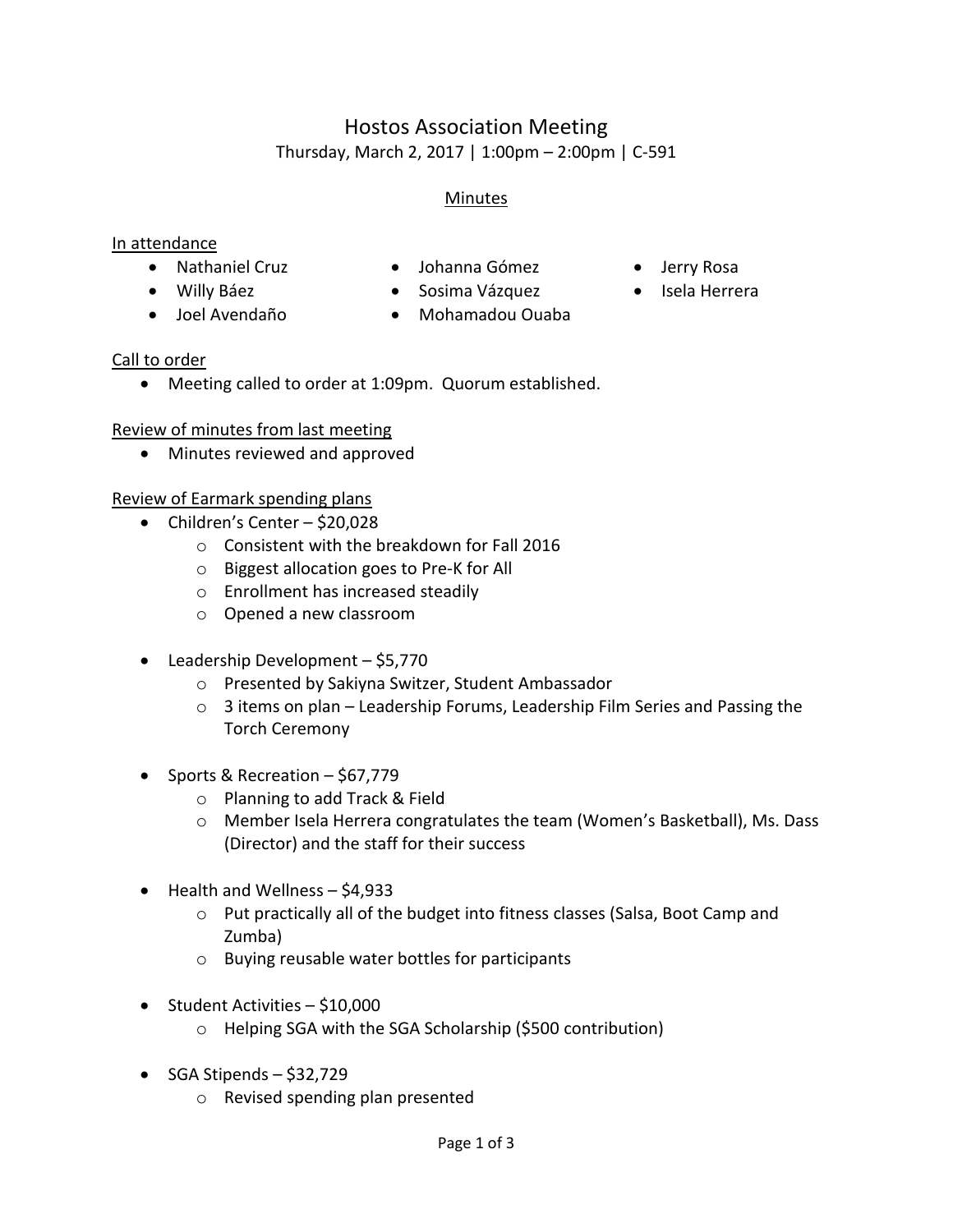- o Three members will not receive stipends
- $\circ$  Motion to allocate \$6,279 from SGA Stipends line to SGA Programming line Isela Herrera, Sosima Vázquez
	- Vote: 7, 0,  $0 -$  motion approved
- o Question raised regarding 3 members not receiving stipends
- o Executive Secretary is a member of USS and opted to receive a stipend from them instead
- $\circ$  Dean Gómez could have a side conversation regarding the other 2 members
- SGA Programing  $-$  \$40,168 (\$33,889 from line  $+$  \$6,279 from Stipends line)
	- o Revised spending plan presented
	- o Plan includes projected use of \$6,279 transferred from Stipends line

#### Unused Fall 2016 budgets

- Motion to disencumber \$3,771.98 from clubs that did not use their budget last semester – Isela Herrera, Joel Avendaño
	- $\circ$  Vote: 7, 0, 0 motion approved
- Question: Were these the only funds not used?
	- o Jerry Rosa These were the budgets that were not used at all. There are budgets that still have a small balance and we have a few that still have pending invoices.
	- o VP Cruz Seems like 95% of the funds were effectively used
- Have to assess if we gave out all the funds and if the college community used it effectively
- Used to be a larger percentage of unused funds in prior years
- Need to welcome new VP for Institutional Advancement at the next meeting

#### Club Assistance line

- Initial budget cap was in the amount of \$1,550 per club
- Cap was reduced to \$1,500 when the request for budget proposals went out
- Revised budget cap created a balance of \$10,488 on Clubs & Organizations line
- Willy Baez students get creative when you set up a cap; need to be strict about limits
- Dean Gómez Need some flexibility at times. Club Assistance line could help in second round (supplemental funds).
- Motion to create Club Assistance line in the amount of \$10,488 Sosima Vázquez, Isela Herrera
	- $\circ$  Vote: 7, 0, 0 motion approved

#### Pinning Assistance line

- Traditional events every Spring
- Cost of renting theater is pretty high
- Line would be used to help clubs planning this type of event
- Goal is not to provide full budget request, but to help out as much as possible